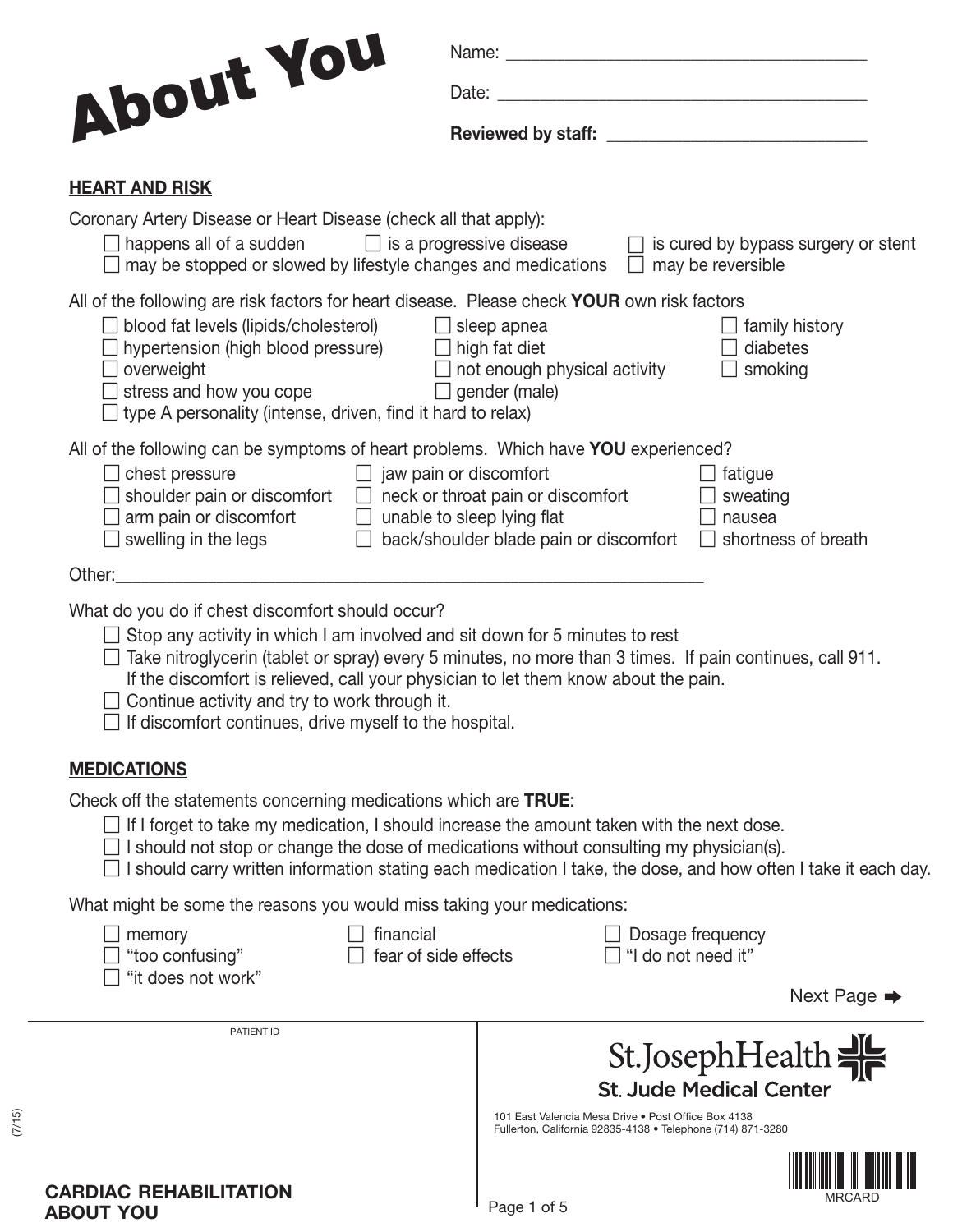## **BLOOD PRESSURE**

| In the past, were you ever told you had high blood pressure?<br>No<br>Yes<br>If YES, did you take medication for your blood pressure?<br>$\Box$ Yes<br>$\Box$ No<br>$\bullet$                                                                                                                                                                                                                                                                                                                                                                                                                                                           |
|-----------------------------------------------------------------------------------------------------------------------------------------------------------------------------------------------------------------------------------------------------------------------------------------------------------------------------------------------------------------------------------------------------------------------------------------------------------------------------------------------------------------------------------------------------------------------------------------------------------------------------------------|
| Do you check your blood pressure at home?<br>No<br>Yes                                                                                                                                                                                                                                                                                                                                                                                                                                                                                                                                                                                  |
| Latest reading? _____________ What would you consider a "good" blood pressure reading? _____________                                                                                                                                                                                                                                                                                                                                                                                                                                                                                                                                    |
| <b>NUTRITION</b>                                                                                                                                                                                                                                                                                                                                                                                                                                                                                                                                                                                                                        |
| Did you ever follow a meal plan in the past?<br>No<br>Yes                                                                                                                                                                                                                                                                                                                                                                                                                                                                                                                                                                               |
| If YES, please check all that you have followed:<br><b>American Heart Association</b><br><b>Ornish Reversal</b><br>Ornish Spectrum<br><b>Bariatric</b><br><b>DASH Diet</b><br>Carbohydrate counting<br><b>Contract Contract</b><br>Dietary Exchanges<br>□ Food Guide Pyramid<br>Gluten-Free<br>$\Box$ Low Calorie<br><b>High Protein/Low Carb</b><br>Low Fat<br><b>Portion Control</b><br><b>Renal Diet</b><br><b>Weight Watchers</b><br>Sodium Restriction<br>If Sodium Restriction, maximum allowed in one day: ___________ mg<br>If Fluid restriction, maximum allowed in one day: ______________ ounces<br><b>Fluid Restriction</b> |
| Are you following a meal plan now?<br>$\Box$ Yes<br>$\Box$ No                                                                                                                                                                                                                                                                                                                                                                                                                                                                                                                                                                           |
| Eating habits: Number of meals per day: __________________ Number of snacks per day: ________________________                                                                                                                                                                                                                                                                                                                                                                                                                                                                                                                           |
| How often do you eat out (restaurants, drive-thru, etc.) ____________________times per week                                                                                                                                                                                                                                                                                                                                                                                                                                                                                                                                             |
| <b>Special Occasions</b><br>If YES,<br>Daily<br>Do you drink alcohol?<br>No<br>Weekly<br>Yes                                                                                                                                                                                                                                                                                                                                                                                                                                                                                                                                            |
| Do you consume caffeine?<br>$\Box$ Yes<br>$\Box$ No<br>How many 6 ounce cups of coffee per day?                                                                                                                                                                                                                                                                                                                                                                                                                                                                                                                                         |
| <b>CHOLESTEROL</b>                                                                                                                                                                                                                                                                                                                                                                                                                                                                                                                                                                                                                      |
| Were you ever told your cholesterol level was high?<br>$\Box$ Yes<br>No                                                                                                                                                                                                                                                                                                                                                                                                                                                                                                                                                                 |
| Did you know your cholesterol levels prior to your heart event?                                                                                                                                                                                                                                                                                                                                                                                                                                                                                                                                                                         |
| Did you take medication for your cholesterol before your cardiac event? $\Box$ Yes<br>$\Box$ No                                                                                                                                                                                                                                                                                                                                                                                                                                                                                                                                         |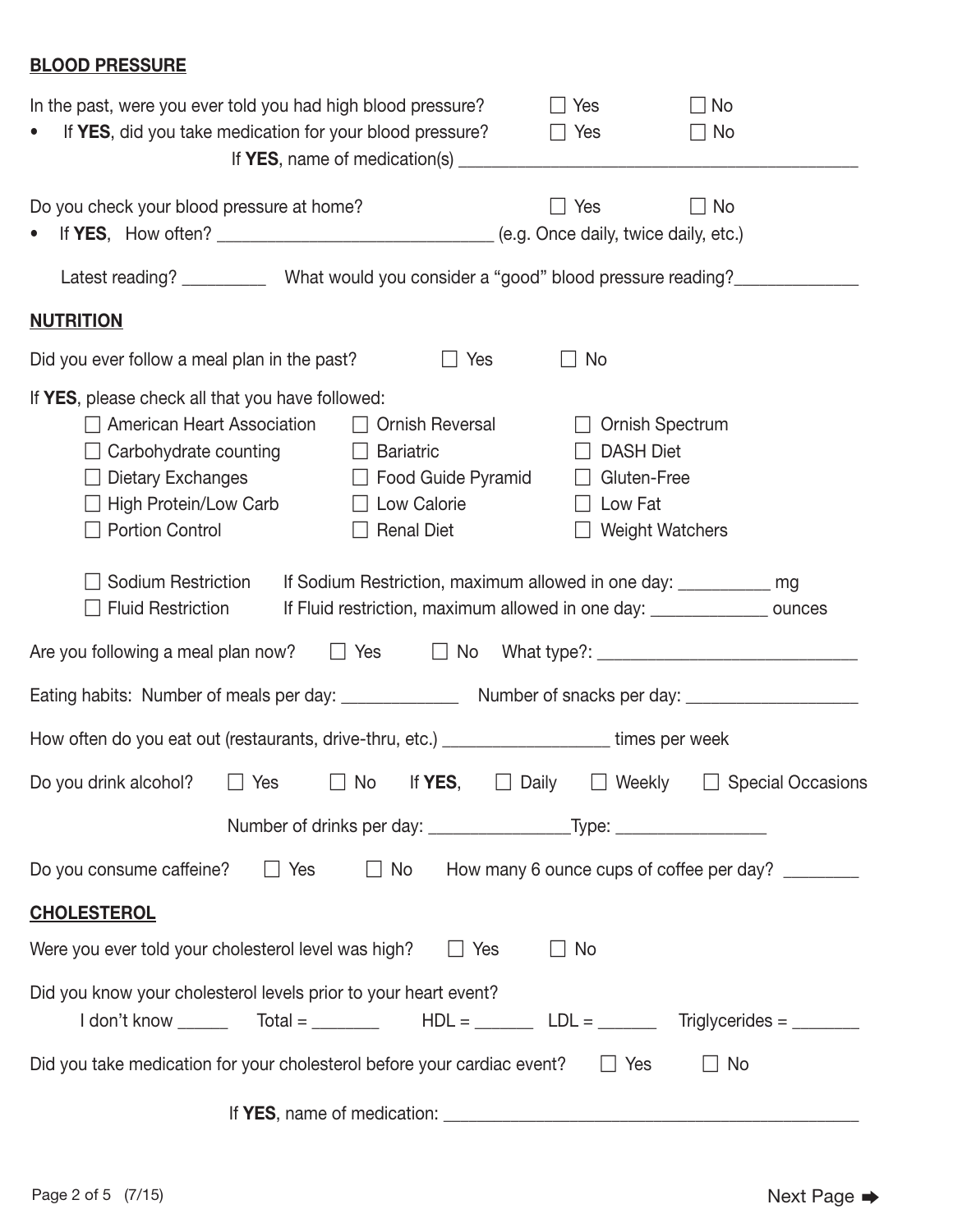## **DIABETES**

| Do you have diabetes?<br>$\Box$ Yes                                                                                                                                                                                                          |
|----------------------------------------------------------------------------------------------------------------------------------------------------------------------------------------------------------------------------------------------|
| How often do you check your blood sugar? _____________ times per day                                                                                                                                                                         |
| Have you ever experienced hypoglycemia (symptomatic LOW blood sugar)<br>$\Box$ Yes<br>$\Box$ No                                                                                                                                              |
|                                                                                                                                                                                                                                              |
| Have you ever experienced hyperglycemia (symptomatic HIGH blood sugar)<br>$\Box$ Yes<br>$\Box$ No                                                                                                                                            |
|                                                                                                                                                                                                                                              |
| <b>SOCIAL</b>                                                                                                                                                                                                                                |
| Do you practice any stress management techniques?<br>$\Box$ Yes<br>$\Box$ No                                                                                                                                                                 |
| $\Box$ Yoga $\Box$ Meditation $\Box$ Visualization/Imagery $\Box$ Progressive Relaxation<br>□ Tai Chi □ Stretching □ Breathing Techniques □ Other: ________________________                                                                  |
| (minutes each time)<br>(times per week)                                                                                                                                                                                                      |
| Stress Level:<br>□ High □ Medium<br>$\Box$ Low                                                                                                                                                                                               |
| Stress Related to:<br>$\Box$ Major life event $\Box$ Nagging unfinished tasks $\Box$ Feeling overwhelmed<br>$\Box$ Lack of time<br>$\Box$ Lack of sleep<br>$\Box$ Ongoing, low level stress at home and/or work                              |
| Other:                                                                                                                                                                                                                                       |
| Have you been sad, lonely or felt "depressed" since your cardiac event?<br>$\Box$ Yes<br>No<br>Do you take medication to help with your feelings?<br>Yes<br>No                                                                               |
| How would you describe your relationships?<br>Safe<br>Unsafe<br>or                                                                                                                                                                           |
| If employed, have you already returned to work?<br>Not employed<br>$\Box$ Yes<br>$\Box$ No                                                                                                                                                   |
|                                                                                                                                                                                                                                              |
|                                                                                                                                                                                                                                              |
| <b>TOBACCO</b>                                                                                                                                                                                                                               |
| $\Box$ Never a smoker<br>$\Box$ Former Smoker $\Box$ Current every day $\Box$ Current some days<br>Average packs per day: ____________ Years using tobacco: __________ Years using oral tobacco: _______<br>Date quit : ____________________ |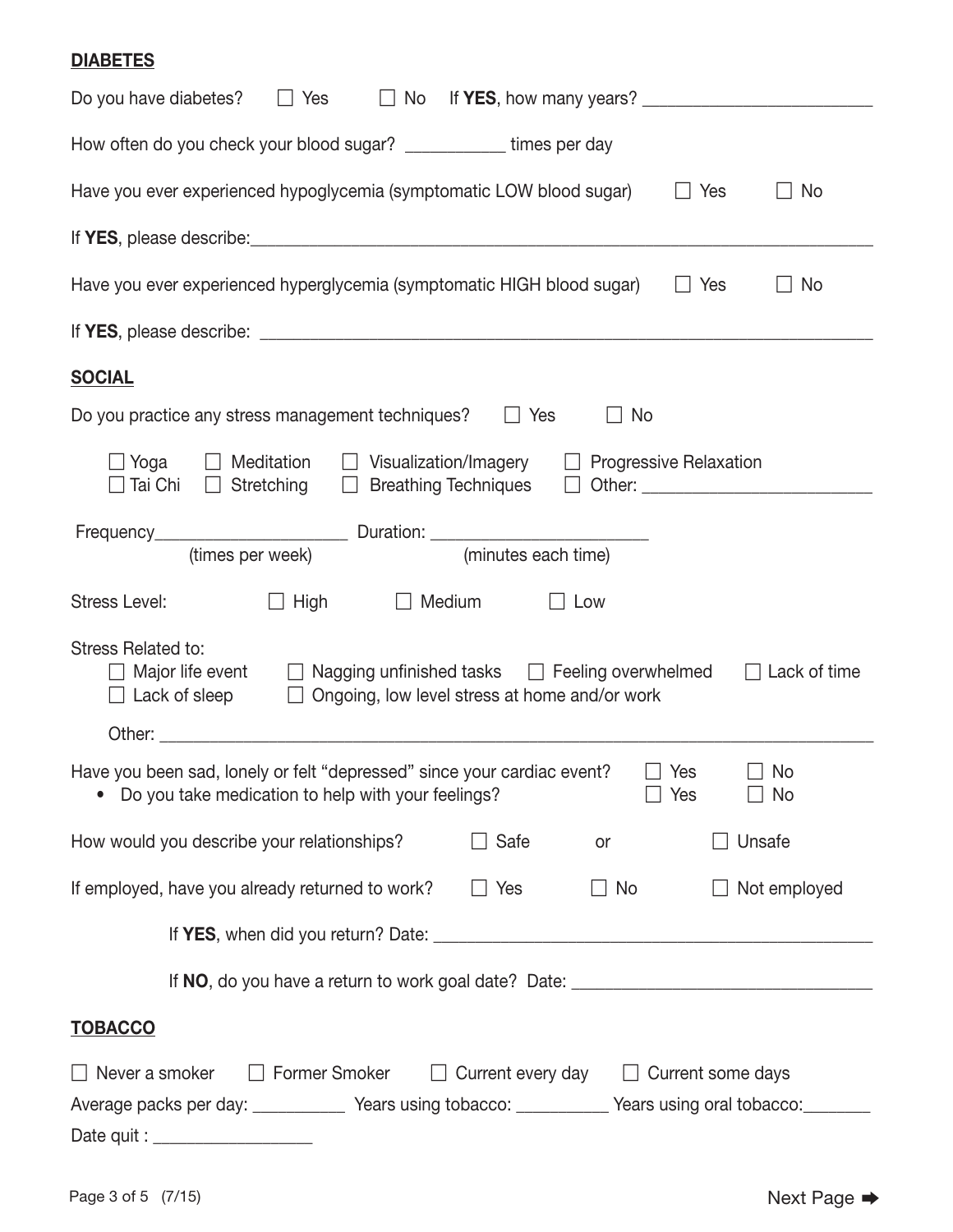## **PHYSICAL ACTIVITY**

| <b>BEFORE</b> your cardiac event:                                                                          |               |     |
|------------------------------------------------------------------------------------------------------------|---------------|-----|
| Did you participate in regular cardiovascular/aerobic exercise? $\Box$ Yes                                 | $\Box$ No     |     |
|                                                                                                            |               |     |
| Did you participate in regular strength training? $\Box$ Yes $\Box$ No                                     |               |     |
|                                                                                                            |               |     |
|                                                                                                            |               |     |
|                                                                                                            |               |     |
|                                                                                                            |               |     |
| <b>AFTER</b> your cardiac event:                                                                           |               |     |
|                                                                                                            |               |     |
| $\Box$ I am <b>NOT</b> exercising at this time                                                             |               |     |
|                                                                                                            |               |     |
| Do you have any orthopedic (muscle, joint or bone) problems?                                               |               |     |
| Please describe: _                                                                                         |               |     |
|                                                                                                            |               |     |
| Do you have difficulty standing from a chair without using your hands to help?                             | $\Box$ Yes    | No  |
| Have you fallen in the last year?                                                                          | Yes<br>$\Box$ | No. |
| Are you afraid you might fall or consider yourself at risk?                                                | Yes           | No  |
| <b>PAIN</b>                                                                                                |               |     |
| Use the 0 to 10 pain scale $(0 = no \,\text{pain}; 10 = worse \,\text{possible})$ below to rate the level: |               |     |
| • Are you having any pain at this time?<br>Yes level                                                       |               | No  |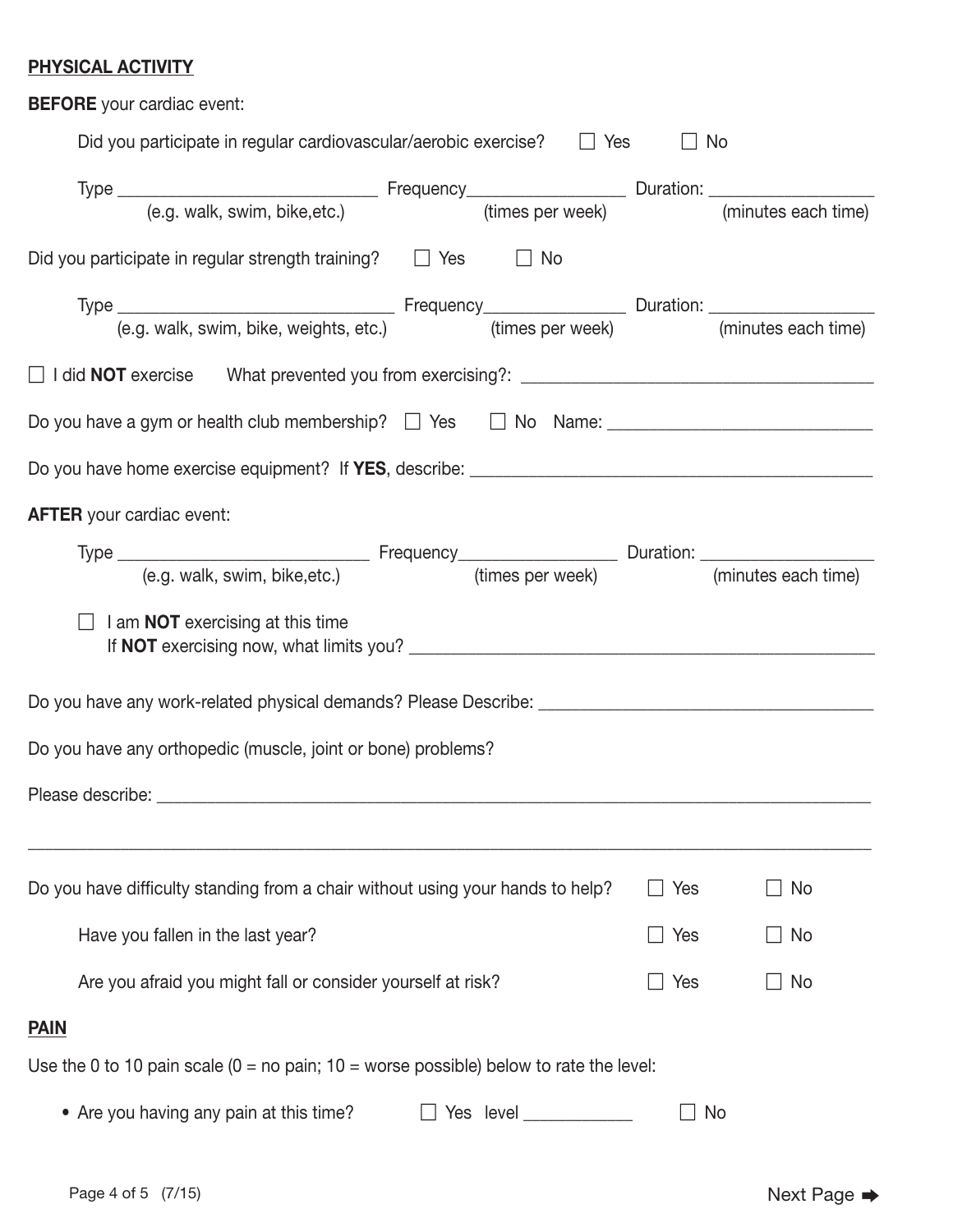Location: \_\_\_\_\_\_\_\_\_\_\_\_\_\_\_\_\_\_\_\_\_\_\_\_\_\_\_\_\_\_\_\_\_\_\_

• If you have a chronic pain condition, at what level are you still able to function? Level \_\_\_\_\_\_\_\_\_\_\_\_\_

| $\widehat{\infty}$<br>∞<br>$\widetilde{\odot}$<br>$\widehat{\odot}$<br>$\widetilde{\mathcal{X}}$                                                                                                                                                                                                                                                                                                                                                                                                                                                         |
|----------------------------------------------------------------------------------------------------------------------------------------------------------------------------------------------------------------------------------------------------------------------------------------------------------------------------------------------------------------------------------------------------------------------------------------------------------------------------------------------------------------------------------------------------------|
| 2<br>3<br>5<br>8<br>6<br>7<br>9<br>10<br>0<br>1                                                                                                                                                                                                                                                                                                                                                                                                                                                                                                          |
| Worst<br>No<br>Mild<br>Moderate<br>Severe<br>Very<br>Pain<br>Pain<br>Possible<br>Pain<br>Pain<br>Severe                                                                                                                                                                                                                                                                                                                                                                                                                                                  |
| Since your initial hospitalization, have you had any emergencies or complications?<br>Yes<br>No<br>$\perp$                                                                                                                                                                                                                                                                                                                                                                                                                                               |
| Describe:<br><u> 1989 - Johann Barbara, martxa alemaniar a</u>                                                                                                                                                                                                                                                                                                                                                                                                                                                                                           |
| PREFERRED METHOD OF LEARNING                                                                                                                                                                                                                                                                                                                                                                                                                                                                                                                             |
| When learning new things, how do you like to learn?<br>Computer<br>$\Box$ Reading<br>Lecture/Audio<br>No Preference<br>Hands on/Demo<br>Video<br><b>Group Discussion</b><br>Listening<br>$\perp$                                                                                                                                                                                                                                                                                                                                                         |
| Please, check the lifestyle changes you believe you have already made:                                                                                                                                                                                                                                                                                                                                                                                                                                                                                   |
| stopped smoking<br>lost weight<br>learned relaxation methods<br>decreased food portions or total calories in diet<br>decreased saturated fats in diet<br>started exercising regularly<br>read books on how to lose weight<br>started taking medications as prescribed<br>read books on how to decrease my risk factors<br>other: when the contract of the contract of the contract of the contract of the contract of the contract of the contract of the contract of the contract of the contract of the contract of the contract of the contract of th |
| <b>Education Level:</b>                                                                                                                                                                                                                                                                                                                                                                                                                                                                                                                                  |
| Eighth grade or less<br><b>Technical training</b><br>Post-grad study<br>Some HS<br>Some college/university<br>Unknown<br>College/university graduate<br>HS graduate<br>Prefers not to state                                                                                                                                                                                                                                                                                                                                                              |
| <b>GOALS</b>                                                                                                                                                                                                                                                                                                                                                                                                                                                                                                                                             |
| Please think of 3 goals you would like to achieve?                                                                                                                                                                                                                                                                                                                                                                                                                                                                                                       |
|                                                                                                                                                                                                                                                                                                                                                                                                                                                                                                                                                          |
|                                                                                                                                                                                                                                                                                                                                                                                                                                                                                                                                                          |
|                                                                                                                                                                                                                                                                                                                                                                                                                                                                                                                                                          |
| <b>HEALTHCARE</b>                                                                                                                                                                                                                                                                                                                                                                                                                                                                                                                                        |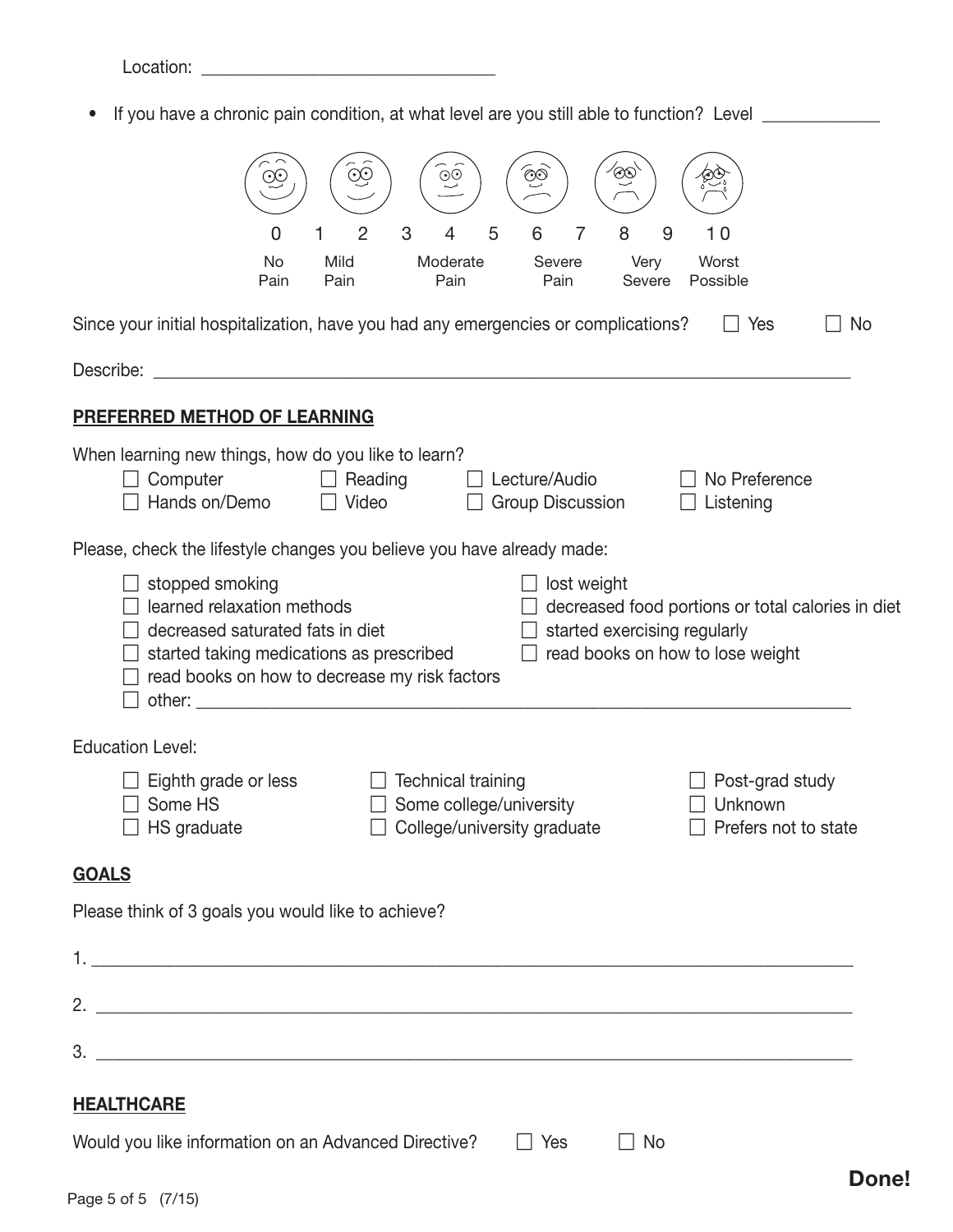Date: \_\_\_\_\_\_\_\_\_\_\_\_\_\_\_\_\_\_

Below is a list of some of the ways you may have felt or behaved. Please indicate how often you've felt this way during the **past week**. Respond to all items.

|     | Place a check mark () in the appropriate column.                                  | Rarely or none<br>of the time | Some or a<br>little of the   | Occasionally or<br>a moderate          | All of the time      |
|-----|-----------------------------------------------------------------------------------|-------------------------------|------------------------------|----------------------------------------|----------------------|
|     | During the past week                                                              | (less than 1 day)             | time<br>$(1-2 \text{ days})$ | amount of time<br>$(3-4 \text{ days})$ | $(5-7 \text{ days})$ |
| 1.  | I was bothered by things that usually don't bother<br>me.                         |                               |                              |                                        |                      |
| 2.  | I did not feel like eating; my appetite was poor.                                 |                               |                              |                                        |                      |
| 3.  | I felt that I could not shake off the blues even<br>with the help from my family. |                               |                              |                                        |                      |
| 4.  | I felt that I was just as good as other people.                                   |                               |                              |                                        |                      |
| 5.  | I had trouble keeping my mind on what I was<br>doing.                             |                               |                              |                                        |                      |
| 6.  | I felt depressed.                                                                 |                               |                              |                                        |                      |
| 7.  | I felt that everything I did was an effort.                                       |                               |                              |                                        |                      |
| 8.  | I felt hopeful about the future.                                                  |                               |                              |                                        |                      |
| 9.  | I thought my life had been a failure.                                             |                               |                              |                                        |                      |
| 10. | I felt fearful.                                                                   |                               |                              |                                        |                      |
| 11. | My sleep was restless.                                                            |                               |                              |                                        |                      |
| 12. | I was happy.                                                                      |                               |                              |                                        |                      |
| 13. | I talked less than usual.                                                         |                               |                              |                                        |                      |
| 14. | I felt lonely.                                                                    |                               |                              |                                        |                      |
| 15. | People were unfriendly.                                                           |                               |                              |                                        |                      |
| 16. | I enjoyed life.                                                                   |                               |                              |                                        |                      |
| 17. | I had crying spells.                                                              |                               |                              |                                        |                      |
| 18. | I felt sad.                                                                       |                               |                              |                                        |                      |
| 19. | I felt that people disliked me.                                                   |                               |                              |                                        |                      |
| 20. | I could not "get going"                                                           |                               |                              |                                        |                      |

Source: Radloff, L.S. (1977). The CES-D scale: A self=report depression scale for research in the general population. Applied Psychological Measurement, 1: 385-401.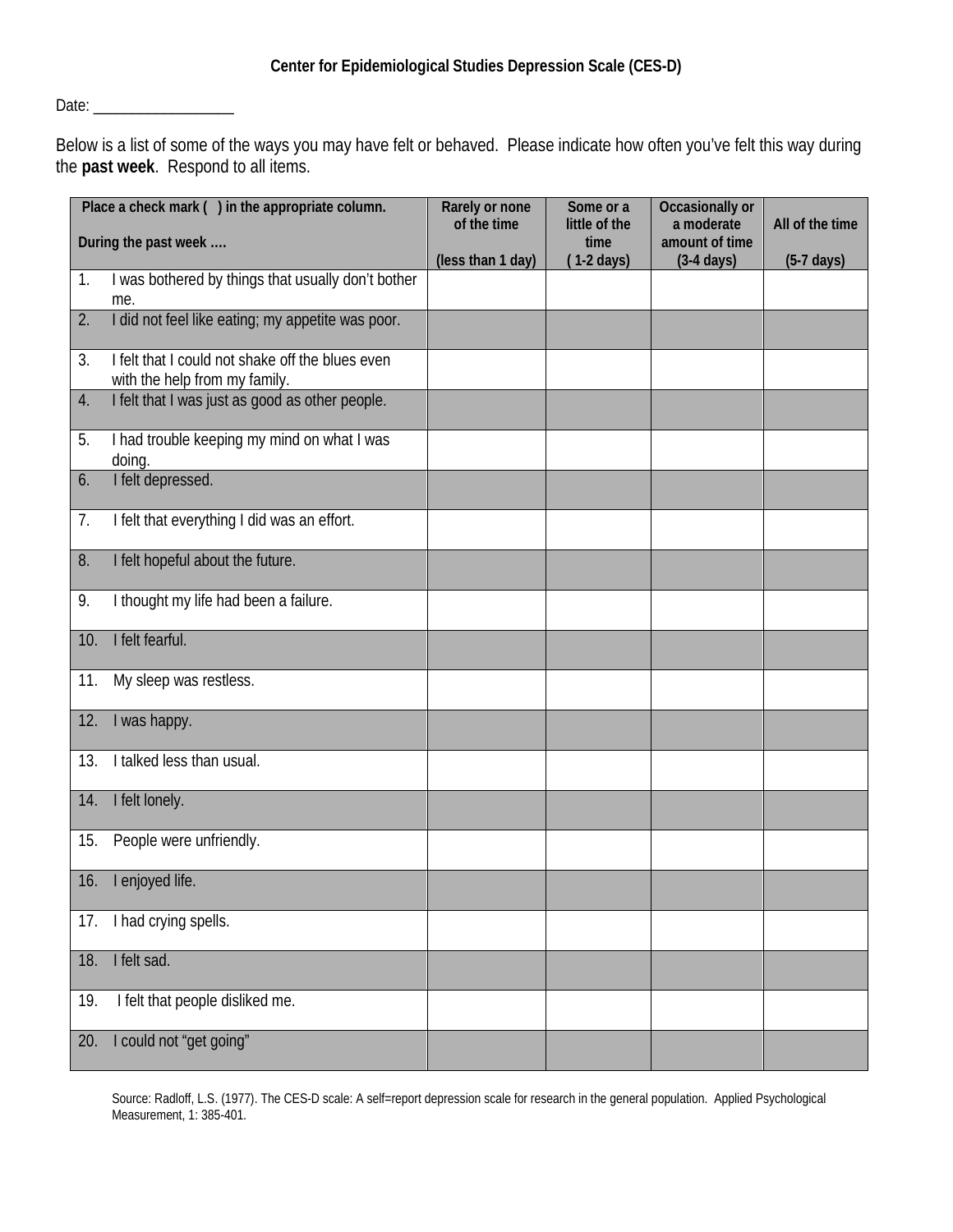## **DARTMOUTH COOP GENERAL HEALTH QUESTIONNAIRE**

## Name: \_\_\_\_\_\_\_\_\_\_\_\_\_\_\_\_\_\_\_\_\_\_\_\_\_\_\_\_\_\_\_\_\_\_ Date: \_\_\_\_\_\_\_\_\_\_\_\_\_\_\_\_\_\_\_

PHYSICAL FITNESS

During the past 4 weeks...

What was the hardest physical activity you could do for at least 2 minutes?



## Copyright @ Trustees of Dartmouth College/COOP Project 2009<br>Bupport provided by the Henry J. Kaloer Family Foundation

## **DAILY ACTIVITIES**

During the past 4 weeks...

How much difficulty have you had doing your usual activities or task, both inside and outside the house because of your physical and emotional health?

| No difficulty at all       |   |
|----------------------------|---|
| A little bit of difficulty |   |
| Some difficulty            |   |
| Much difficulty            |   |
| Could not do               | 5 |

Copyright to Inustees of Dartmouth College/COOP Project 2005<br>Support provided by the Henry J. Kaiser Family Foundation

FEELINGS

During the past 4 weeks… How much have you been bothered by

emotional problems such as feeling anxious, depressed, irritable or downhearted and blue?



Copyright @ Trustees of Dartmouth College/COOP Project 2006<br>Support provided by the Henry J. Keiser Family Foundation

## SOCIAL ACTIVITIES

During the past 4 weeks...

Has your physical and emotional health limited your social activities with family, friends, neighbors or groups?

| Not at all  | 'n      |
|-------------|---------|
| Slightly    | е<br>48 |
| Moderately  | 'n      |
| Quite a bit | m       |
| Extremely   | í.      |

Copyright & Trustees of Dartmouth College/DOOP Project 2009<br>Support provided by the Henry J. Kaiser Family Foundation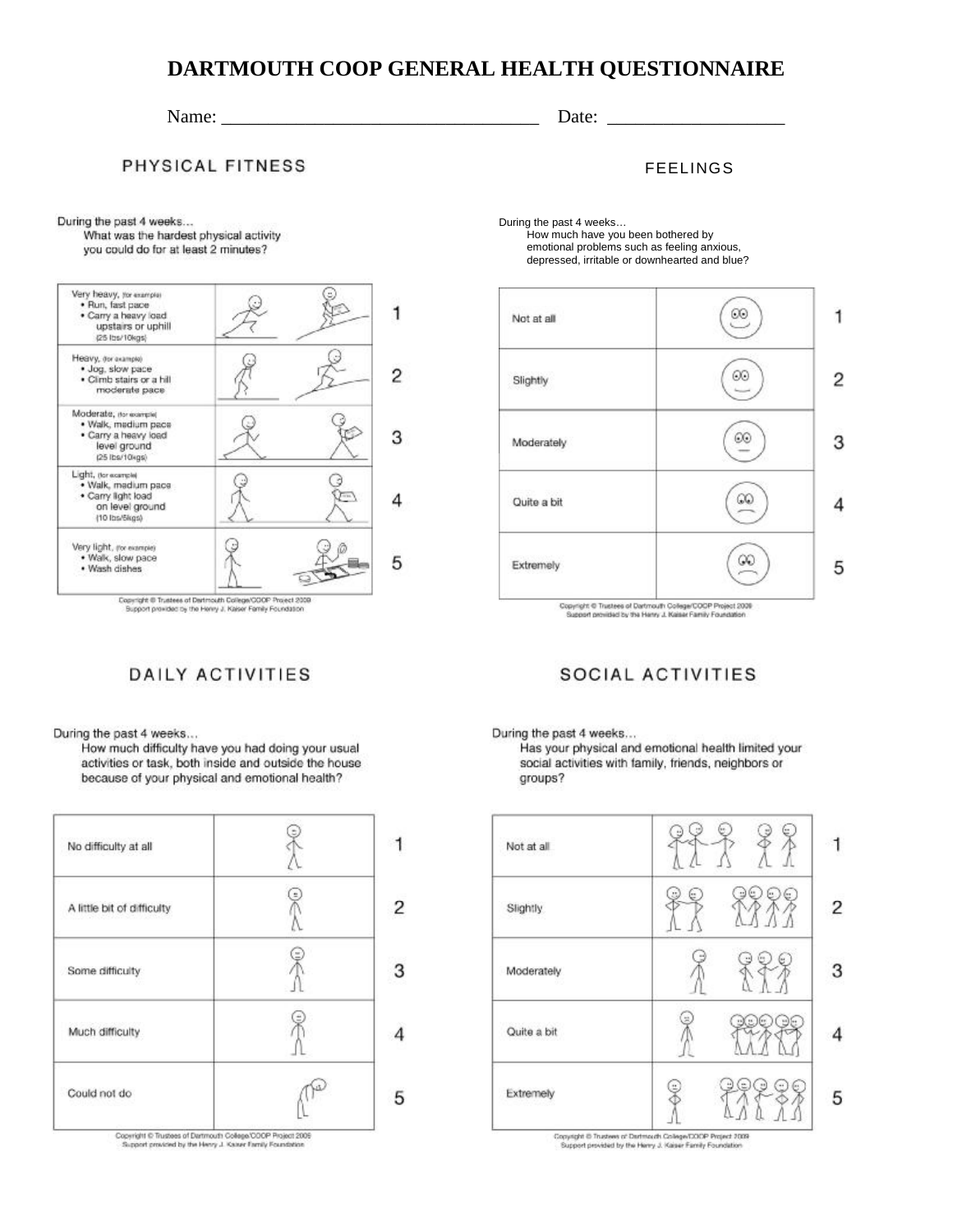## QUALITY OF LIFE

How have things been going for you during<br>the past 4 weeks?



**Comments:**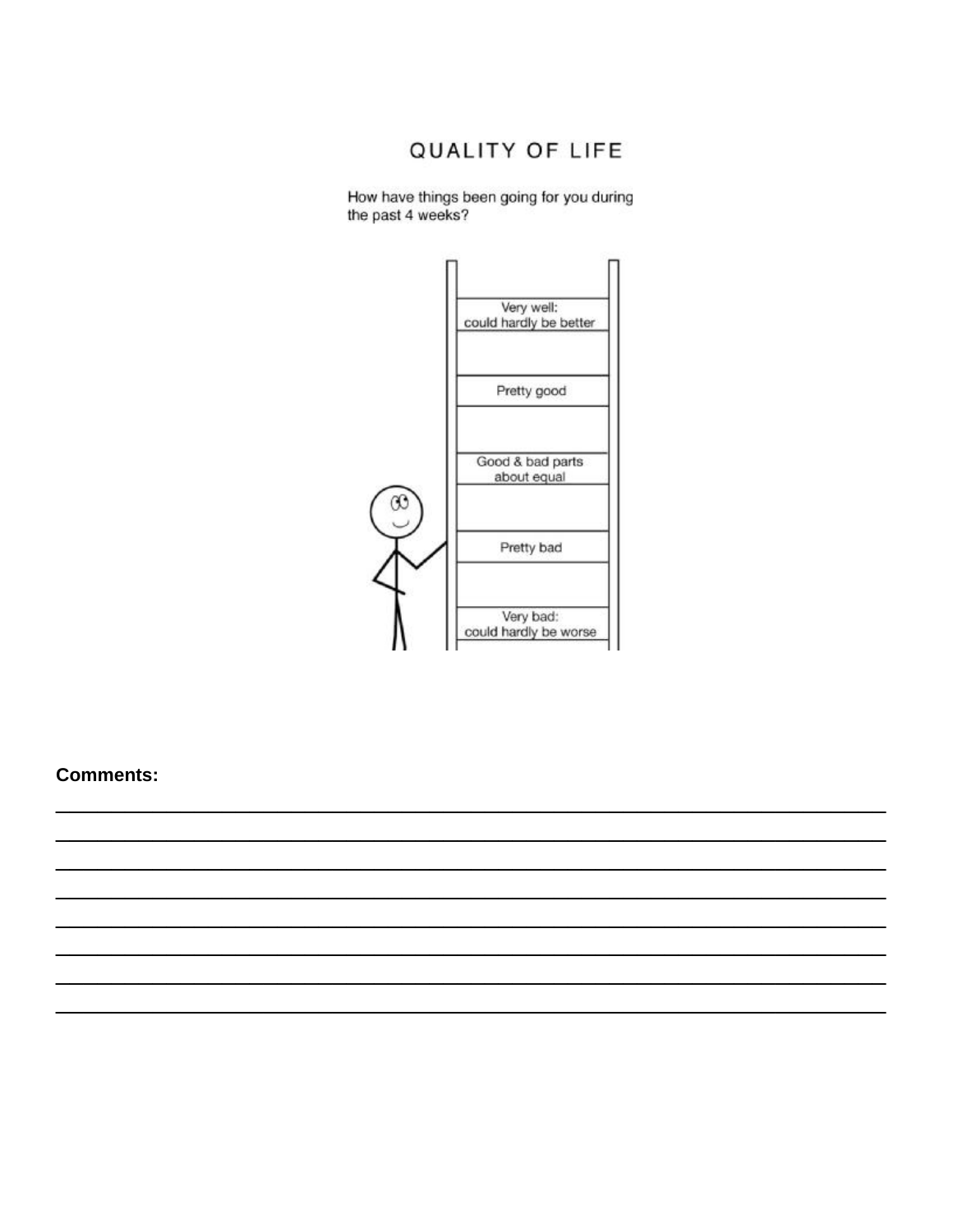## **CHANGE IN HEALTH**

During the past 4 weeks...

How much bodily pain have you generally had?



Copyright © Trustees of Dartmouth College/COOP Project 2009<br>Support provided by the Henry J. Kaiser Family Foundation

## **OVERALL HEALTH**

During the past 4 weeks...

How would you rate your health in general?



Copyright C Trustees of Dartmouth College/CCOP Project 2009<br>Support provided by the Henry J. Kaiser Family Foundation

How would you rate your overall health now compared to 4 weeks ago?



#### **SOCIAL SUPPORT**

During the past 4 weeks...

Was someone available to help you if you needed and wanted help? For example if you

- felt nervous, lonely, or blue
- got sick and had to stay in bed
- needed someone to talk to
- needed help with daily chores
- needed help just taking care of yourself



Copyright © Trustees of Dartmouth College/COOP Project 2009<br>Beacort provided by the Henry J. Kaiser Family Foundation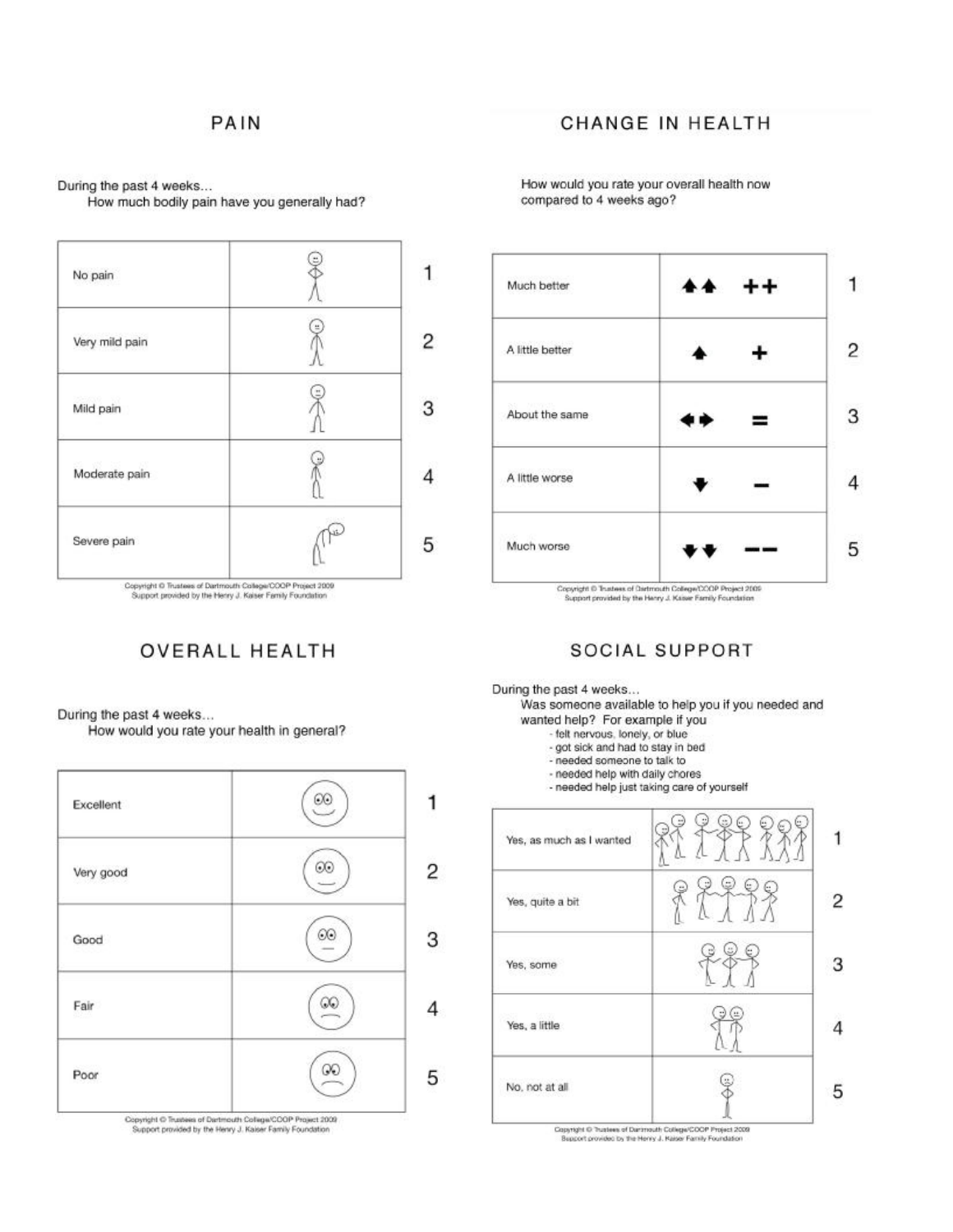# *Duke Activity Status Index (DASI)*

| Item           | <b>Activity</b>                                                                                                                            |            |           |      |
|----------------|--------------------------------------------------------------------------------------------------------------------------------------------|------------|-----------|------|
| 1              | Can you take care of yourself (eating, dressing, bathing or using the<br>toilet)?                                                          | Yes        | <b>No</b> | 2.75 |
| 2              | Can you walk indoors such as around your house?                                                                                            | <b>Yes</b> | <b>No</b> | 1.75 |
| 3              | Can you walk a block or two on level ground?                                                                                               | Yes        | <b>No</b> | 2.75 |
| $\overline{4}$ | Can you climb a flight of stairs or walk up a hill?                                                                                        | Yes        | <b>No</b> | 5.50 |
| 5              | Can you run a short distance?                                                                                                              | <b>Yes</b> | <b>No</b> | 8.00 |
| 6              | Can you do light work around the house like dusting or washing dishes?                                                                     | Yes        | <b>No</b> | 2.70 |
| $\overline{7}$ | Can you do moderate work around the house like dusting or washing<br>dishes                                                                | Yes        | <b>No</b> | 3.50 |
| 8              | Can you do heavy work around the house like scrubbing floors or lifting<br>and moving heavy furniture?                                     | Yes        | <b>No</b> | 8.00 |
| 9              | Can you do yard work like raking leaves, weeding or pushing a power<br>mower?                                                              | Yes        | <b>No</b> | 4.50 |
| 10             | Can you have sexual relations?                                                                                                             | Yes        | <b>No</b> | 5.25 |
| 11             | Can you participate in moderate recreational activities like golf, bowling,<br>dancing, doubles tennis or throwing a baseball or football? | Yes        | <b>No</b> | 6.00 |
| 12             | Can you participate in strenuous sports like swimming, singles tennis,<br>football, basketball or skiing?                                  | Yes        | <b>No</b> | 7.50 |

*For Staff Use:* (*max 58.2*)

Estimated max MET level = (0.123 \* SUM) + 2.74 = \_\_\_\_\_\_\_\_\_\_\_\_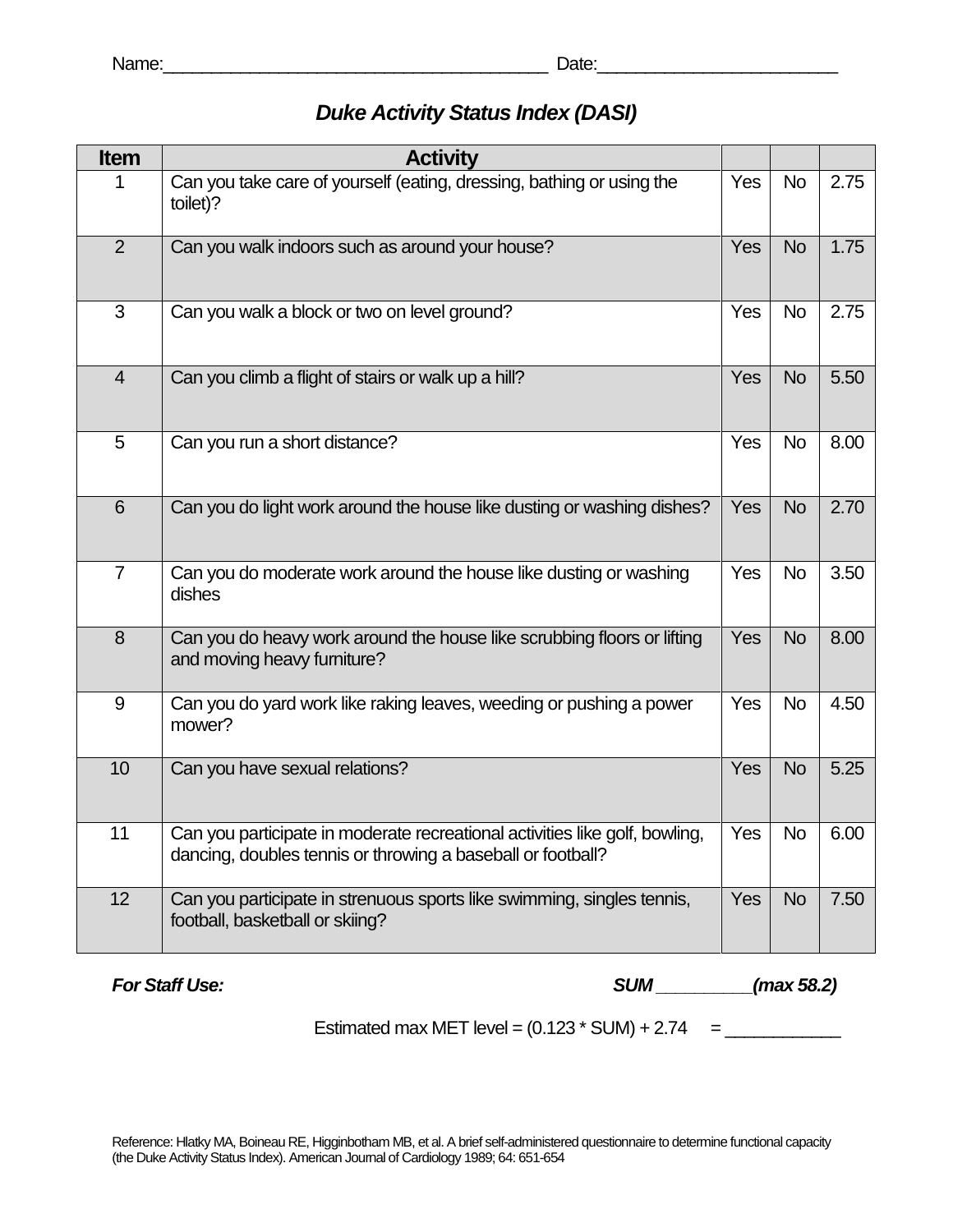# ♥**RATE YOUR PLATE**♥

**Think about the way you usually eat. For each food choice, put a check mark in column A, B or C. Bring the completed form to your next clinic visit.**

|    |                                                                                                                      | $\mathbf A$                                                                                                         | B                                                                                                      | $\mathbf C$                                                                    |
|----|----------------------------------------------------------------------------------------------------------------------|---------------------------------------------------------------------------------------------------------------------|--------------------------------------------------------------------------------------------------------|--------------------------------------------------------------------------------|
| 1. | <b>MEAT CUTS*</b><br>fresh beef, pork, lamb, veal                                                                    | $\Box$ Usually eat:<br>lean cuts from the round,<br>loin or leg; ham<br>Or, seldom eat meat.                        | $\Box$ Sometimes eat:<br>higher-fat cuts, such as<br>chuck, ribs, brisket, T-<br>bone steak, prime rib | <b>Usually/often eat:</b><br>$\Box$<br>higher-fat cuts                         |
| 2. | <b>CHICKEN, TURKEY*</b>                                                                                              | $\Box$ Usually eat:<br>without skin                                                                                 | $\Box$ Sometimes eat:<br>with skin                                                                     | <b>Usually eat:</b><br>□<br>with skin                                          |
| 3. | <b>GROUND MEAT &amp;</b><br>POULTRY*                                                                                 | $\Box$ Usually eat:<br>5-7% fat (93-95% lean);<br>ground turkey breast<br>Or, seldom eat.                           | $\Box$ Usually eat:<br>10-15% fat; ground<br>turkey (dark & white<br>meat)                             | <b>Usually/often eat:</b><br>□<br>regular ground meat,<br>with 20% fat or more |
| 4. | <b>PROCESSED MEAT &amp;</b><br>POULTRY*<br>cold cuts, hot dogs,<br>sausage, breakfast meats                          | $\Box$ Usually eat:<br>lower-fat choices from<br>lean meat or poultry;<br>veggie breakfast links<br>Or, seldom eat. | $\Box$ Sometimes eat:<br>higher-fat choices, such<br>as salami, bologna, hot<br>dogs, bacon, sausage   | <b>Usually/often eat:</b><br>□<br>higher-fat choices                           |
| 5. | <b>PORTION SIZE OF</b><br><b>MEAT &amp; POULTRY*</b><br>cooked or processed                                          | $\Box$ Usually eat:<br>small portions ( $\leq$ 3 oz.)<br>deck of cards size                                         | $\Box$ Usually eat:<br>medium portions (4-6<br>$OZ$ .                                                  | <b>Usually/often eat:</b><br>□<br>large portions (7 oz. or<br>more)            |
| 6. | FISH, SHELLFISH*                                                                                                     | $\Box$ Usually eat:<br>twice a week or more,<br>especially oily fish like<br>salmon, herring or<br>sardines         | $\Box$ Usually eat:<br>any type once a week                                                            | <b>Usually eat:</b><br>□<br>any type less than once a<br>week                  |
|    | 7. COOKING METHOD*<br>for poultry, fish, meat                                                                        | $\Box$ Usually:<br>cook without added fat or<br>use vegetable oil spray                                             | $\square$ Sometimes:<br>cook with added fat or<br>deep fry                                             | <b>Usually/often:</b><br>$\Box$<br>cook with added fat or<br>deep fry          |
| 8. | <b>MEATLESS MEALS</b><br>veggie burgers, vegetable or bean<br>soups, meatless spaghetti sauce,<br>tofu, rice & beans | $\Box$ Usually eat:<br>twice a week or more                                                                         | $\Box$ Usually eat:<br>less than twice a week                                                          | $\Box$ Rarely eat:<br>meatless meals                                           |
| 9. | <b>WHOLE EGGS*</b>                                                                                                   | $\Box$ Usually eat:<br>3 or less a week OR<br>egg substitutes OR egg<br>whites only                                 | <b>Sometimes eat:</b><br>$\Box$<br>4 or more a week                                                    | <b>Usually eat:</b><br>□<br>4 or more a week                                   |
|    | <b>10. MILK</b><br>includes yogurt, cream                                                                            | $\Box$ Usually use:<br>1% or skim milk, fat-free<br>or low-fat yogurt, fat-free<br>$\frac{1}{2}$ & $\frac{1}{2}$    | $\Box$ Sometimes use:<br>2% or whole milk, full-<br>fat yogurt, regular 1/2 & 1/2                      | <b>Usually use:</b><br>□<br>2% or whole milk, full-<br>fat yogurt, light cream |
|    | 11. CHEESE*<br>includes cheese for pizza, sand-<br>wiches, snacks, mixed dishes, etc.                                | $\Box$ Usually eat:<br>reduced-fat or part-skim<br>Or, seldom eat.                                                  | $\Box$ Sometimes eat:<br>regular cheese, such as<br>cheddar, Swiss, and<br>American                    | <b>Usually eat:</b><br>□<br>regular cheese                                     |
|    | <b>12. DAIRY FOODS</b><br>1 serving $= 1$ c. milk or yogurt,<br>$1\frac{1}{2}$ oz. cheese                            | $\Box$ Usually eat or drink<br>2 or more servings a day                                                             | $\Box$ Usually eat or<br>drink:<br>1 serving a day                                                     | Rarely eat or drink<br>□                                                       |

\*If you are a vegetarian, check column A for these (\*) topics.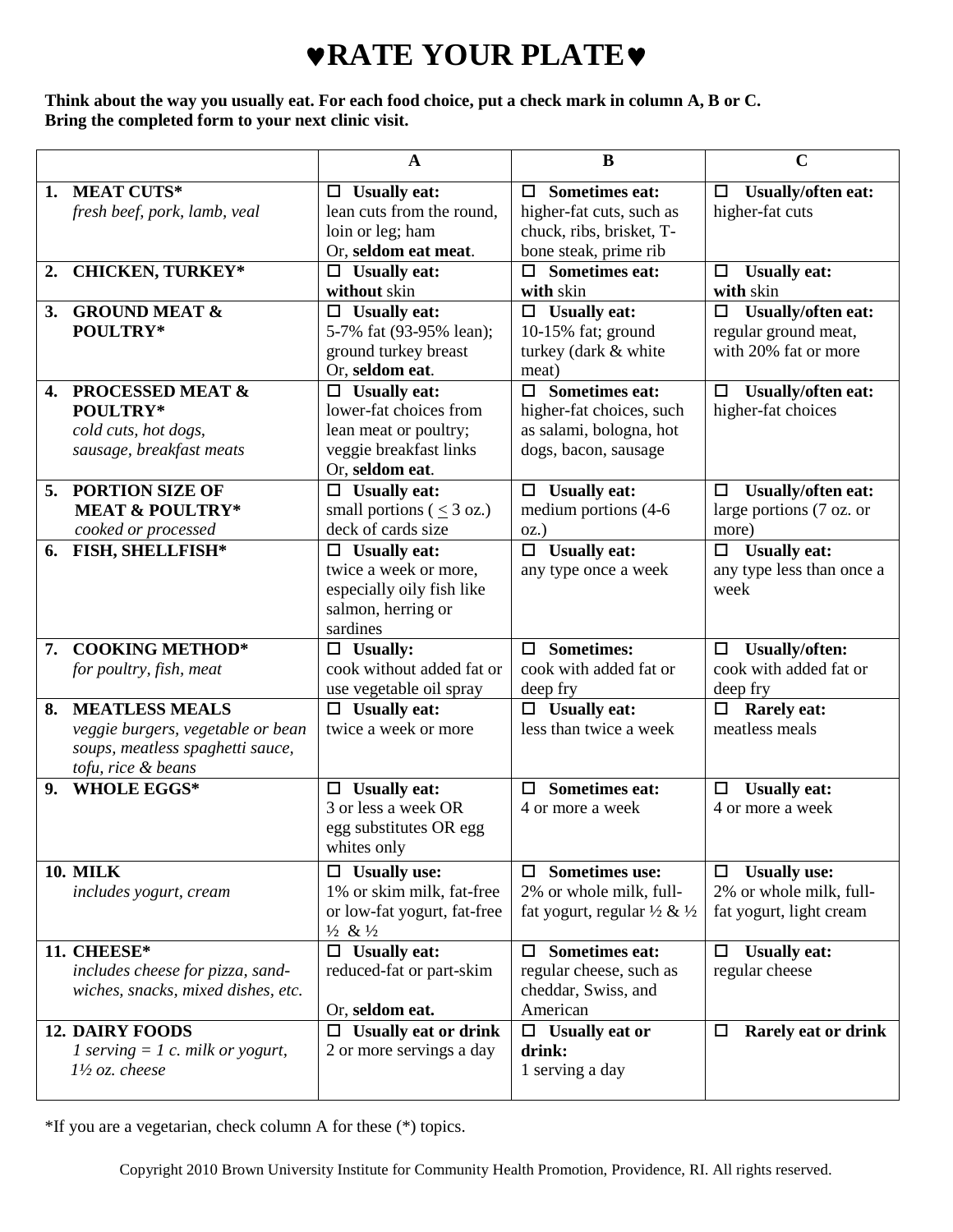| <b>13. WHOLE GRAINS</b>                       | $\Box$ Usually eat:                    | $\Box$ Sometimes eat:       | $\Box$ Usually eat:                    |
|-----------------------------------------------|----------------------------------------|-----------------------------|----------------------------------------|
| 1 serving = 1 oz slice bread; $\frac{1}{2}$   | 3 or more servings a                   | 1 or 2 servings a day       | mostly refined grains,                 |
| English muffin; 1 c. cereal; $\frac{1}{2}$ c. | day, 100% whole wheat                  |                             | i.e., white bread, white               |
| rice, pasta; 5 crackers; tortilla;            | bread & pasta, brown                   |                             | rice, saltine crackers,                |
| mini bagel, 3 c. light popcorn                | rice, whole grain cereals,             |                             | corn flakes, Rice                      |
|                                               | i.e., oatmeal, raisin bran,            |                             | Krispies®, Special K®                  |
|                                               | Wheaties <sup>®</sup>                  |                             |                                        |
| 14. FRUITS & VEGETABLES                       | $\Box$ Usually eat:                    | $\Box$ Usually eat:         | $\Box$ Usually eat:                    |
| includes legumes                              | 4-5 cups a day                         | 2-3 cups a day              | $0-1$ cup a day                        |
| $1 c. = medium whole fruit or$                |                                        |                             |                                        |
| potato, large tomato or ear corn,             |                                        |                             |                                        |
| 2 c. raw leafy greens                         |                                        |                             |                                        |
| 15. COOKING METHOD                            | <b>Usually prepare:</b><br>□           | $\square$ Sometimes         | <b>Usually prepare:</b><br>0           |
| for vegetables, pasta, rice                   | without fat & sauces OR                | prepare:                    | with sauce, butter,                    |
|                                               | use vegetable oil spray                | with sauce, butter,         | margarine, oil                         |
|                                               |                                        | margarine, oil              |                                        |
| <b>16. FAT TYPE IN COOKING</b>                | $\Box$ Usually use:                    | $\Box$ Usually use:         | $\Box$ Usually use:                    |
| includes baking                               | olive or Canola oil                    | other oils, tub margarine   | butter, bacon                          |
|                                               | Or, usually cook without<br>added fat. |                             | drippings, stick                       |
|                                               |                                        |                             | margarine, lard,                       |
| <b>17. SALT FROM PROCESSED</b>                | Always/usually:                        | $\square$ Sometimes:        | shortening<br>$\Box$ Rarely/never:     |
| <b>FOODS</b>                                  | $\Box$<br>compare and choose           | consider sodium content     | consider sodium                        |
|                                               | lower-sodium options                   |                             | content                                |
| 18. SPREADS                                   | $\Box$ Usually use:                    | $\Box$ Usually use:         | <b>Usually use:</b>                    |
| added at the table on bread,                  | spray or light tub                     | regular tub margarine       | butter or stick                        |
| potatoes, vegetables, pancakes,               | margarine                              |                             | margarine                              |
| sandwiches, etc.                              |                                        |                             |                                        |
|                                               | Or, seldom use.                        |                             |                                        |
| 19. SALAD DRESSINGS,                          | $\Box$ Usually use:                    | $\Box$ Usually use:         | $\Box$ Usually use:                    |
| <b>MAYONNAISE</b>                             | fat-free or low-fat salad              | light salad dressings &     | regular salad dressings                |
|                                               | dressings & mayonnaise                 | mayonnaise                  | & mayonnaise                           |
|                                               | Or, seldom use.                        |                             |                                        |
| <b>20. SNACK FOODS</b>                        | $\Box$ Usually eat:                    | <b>Sometimes eat:</b><br>п. | <b>Usually/often eat:</b><br>$\Box$    |
|                                               | plain pretzels, light                  | regular chips & popcorn,    | regular chips $\&$                     |
|                                               | popcorn, baked chips                   | flavored pretzels           | popcorn                                |
|                                               | Or, seldom eat.                        |                             |                                        |
| 21. NUTS, SEEDS                               | $\Box$ Usually eat:                    | $\Box$ Usually eat:         | $\Box$ Usually eat:                    |
| includes nut butters                          | 3 servings or more a                   | 1-2 servings a week         | 1 or less serving a                    |
| serving size = $1/4$ c. nuts,                 | week                                   |                             | week                                   |
| 2 T. peanut butter                            |                                        |                             |                                        |
| 22. FROZEN DESSERTS                           | <b>Usually eat:</b><br>$\Box$          | $\Box$ Sometimes eat:       | Or, seldom eat.<br><b>Usually eat:</b> |
|                                               | sherbet, sorbet, fruit juice           | regular ice cream, ice      | regular ice cream, ice                 |
|                                               | bars, low-fat ice cream or             | cream bars/sandwiches       | cream bars/sandwiches                  |
|                                               | frozen yogurt                          |                             |                                        |
|                                               | Or, seldom eat.                        |                             |                                        |
| 23. SWEETS, PASTRIES, CANDY                   | $\Box$ Usually eat:                    | $\Box$ Sometimes eat:       | Usually/often eat:<br>□                |
|                                               | angel food cake, low-fat               | donuts, cookies, cake,      | donuts, cookies, cake,                 |
|                                               | or fat-free products                   | pie, pastry, or chocolate   | pie, pastry or                         |
|                                               | Or, seldom eat.                        | candy                       | chocolate candy                        |
| 24. EATING OUT                                | $\Box$ Seldom eat out                  | $\Box$ Usually eat:         | $\Box$ Usually eat:                    |
| eat in or take out, any meal                  | Or, usually choose                     | 1-2 times a week            | 3 times a week or                      |
|                                               | lower-fat menu items                   |                             | more                                   |